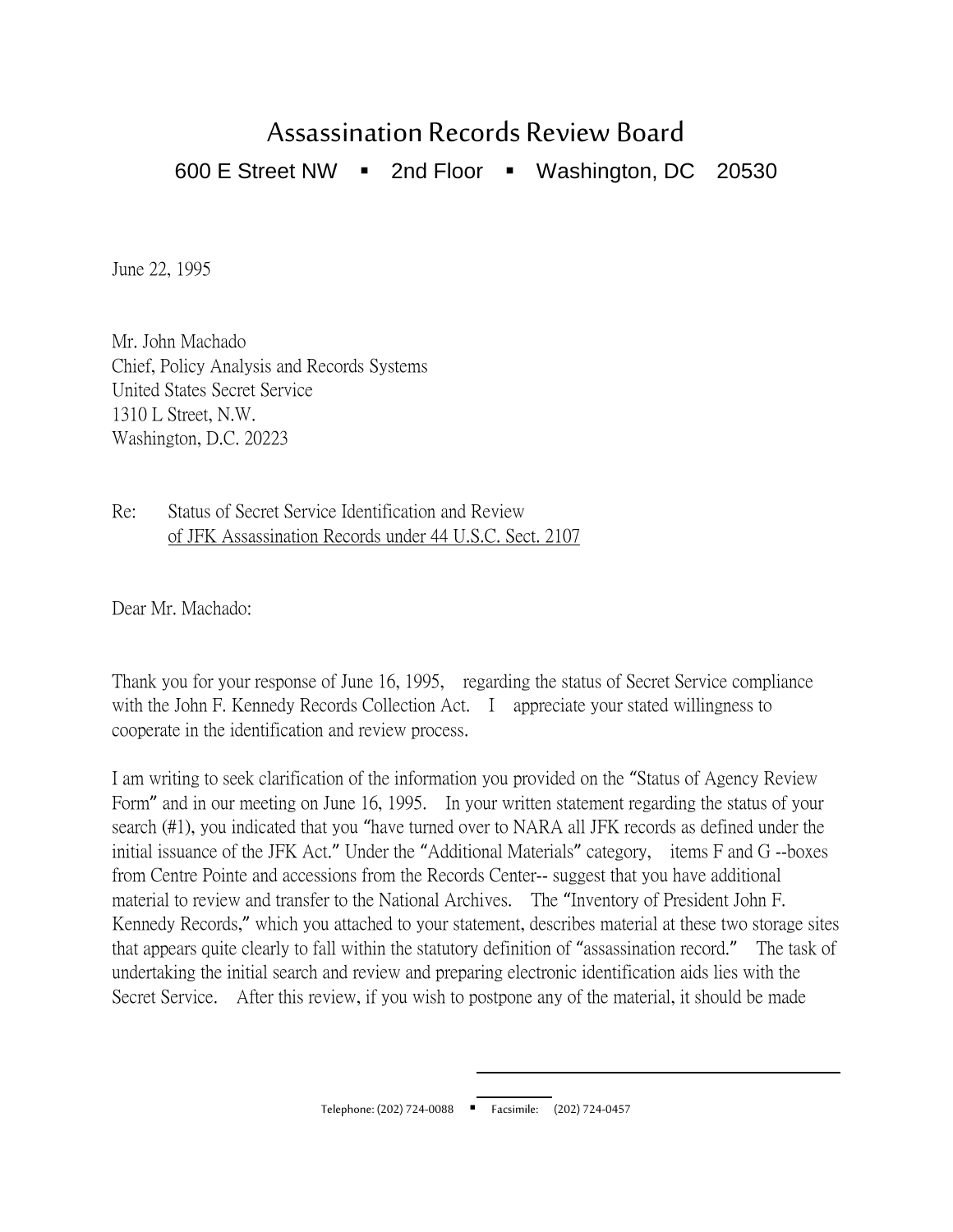available to the Assassination Records Review Board. If you do not need to take any postponements under section 6 of the JFK Records Collection Act, the records and electronic identification aids should be transported directly to the National Archives.

Under #3, you indicated that OGL & PA has old training manuals (1950-1974). Does this collection include the Field Manual used by Secret Service agents in 1963?

Also under item #3, "Anticipated Additional Searches for Records," you stated "PARS has inventories (SF258, Centre Pointe, WNRC)." Are you in the process of examining these inventories in order to locate additional assassination records? Does the Secret Service have additional materials in its downtown offices? We would like to have copies of these inventories. We would also like to have a description of your file codes and a current organizational chart for the Secret Service.

Under #5, "Summary results of records review," you stated that "very few records" have been postponed. Please be more specific: approximately what percentage have you "opened in full," postponed (i.e., redacted in whole or in part), or are awaiting return from Third Agencies?

Under item A. of the "Additional Materials" category, you indicated that Latita Roseboro would be unable to provide hard copies of referred documents. In a meeting on March 27, 1995, attended by Phil Golrick, Jeremy Gunn, John Machado, and Latita Roseboro, Ms. Roseboro agreed to provide copies of her cover memos for referred documents. We would like to have these copies.

(Jeremy: you have an option in this next paragraph. How petty (and/or specific) do you want to be? Our compliance letter of May 24 requested Secret Service Form 258. John Machado*'*s response is as follows:

*"*Copy of the SF258 was given to Jeremy Gunn, and one is enclosed in this response.*"*

One option is to ignore this response. The petty/specific reponse is to say:Your comment regarding the 258 Form is unclear. Jeremy Gunn did not receive the 258 Form before June 16 when you brought it to our office.)

Item C. In our meeting on June 16, you indicated that you have requested each USSS field office to conduct a search based on the new definition of "assassination record." We would like to have a copy of this request as well as the replies you receive from each office.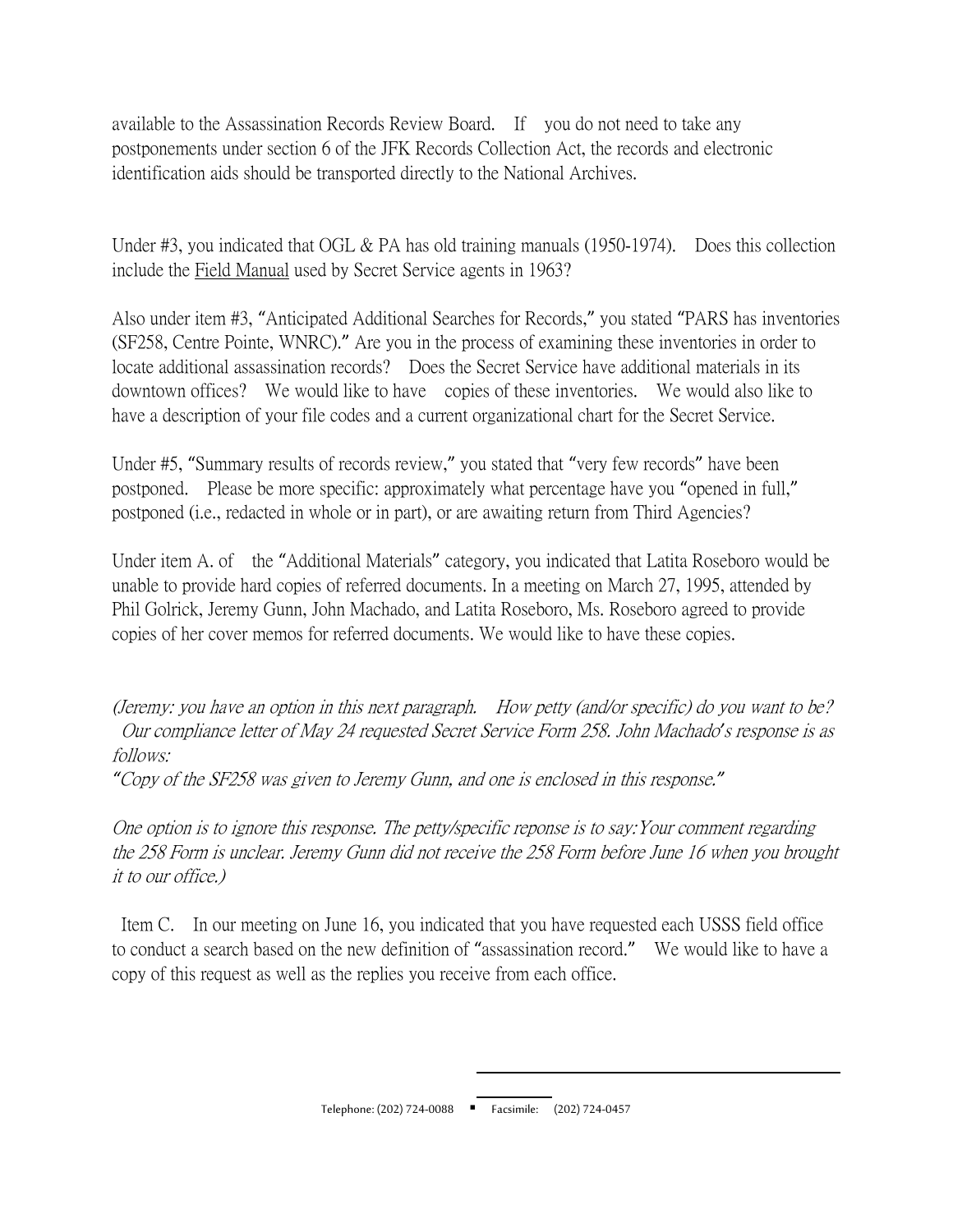Mr. John Machado June 20, 1995 Page 3

.

Item D. With regard to materials documenting liaison between the Secret Service, local law enforcement, military personnel, or any other governmental agency assisting in protection of the President, you indicate that you do not have any of this. Yet in the Official Case File at the National Archives, Box SS01 contains documentation of these relationships. See agency file no. *DO-21-15*, (*October 1964*). Surely there is correspondence or written confirmation of these relationships and arrangements that can illuminate the full profile of protection for President Kennedy both before and on November 22, 1963.

Item E. You have indicated that OGL&PA has newspaper clippings that are kept in your Archives. A more extensive collection of clippings and publications is in RG 87, Accession No. 66A 1312, Boxes 1-10. These clearly contain "assassination records" and should be transported to the National Archives.

Item F. We appreciate your offer to make available materials from Centre Pointe in your office at 1310 L Street. The preliminary search for assassination records should be undertaken by the Secret Service. After you have completed your search and if you have postponements, please notify me. I will make arrangements for review by the Assassination Records Review Board. On March 28, 1995,

John Machado called Jeremy Gunn to say that he had located eight boxes at Centre Pointe. The "Inventory of President John F. Kennedy Records" lists only five boxes. Please provide a complete inventory of records stored at Centre Pointe.

Item G. Accession no. 087-75-0004, which is now in your office, should be promptly reviewed by the Secret Service as required by the JFK Act. Please ensure that file no. 602.111 Other Places Folder #6-July-Nov 1963 is included.

Also, in your meeting with Phil Golrick and Jeremy Gunn on March 27, 1995, Latita Roseboro indicated that she had found a briefing book, which contained documents that had been referred. Please advise us as to the status of your review of this material.

We are concerned that a thorough search of Secret Service records has not yet been undertaken. The Secret Service's contribution to the JFK Assassination Records Collection collection at the National Archives should contain pertinent correspondence, logs of correspondence, reports, briefing papers, memos, etc. circulated among the Chief, the Secretary of the Treasury, the Chief Inspector, the head of the Protective Research Section, the head of the Communications Office and other senior staff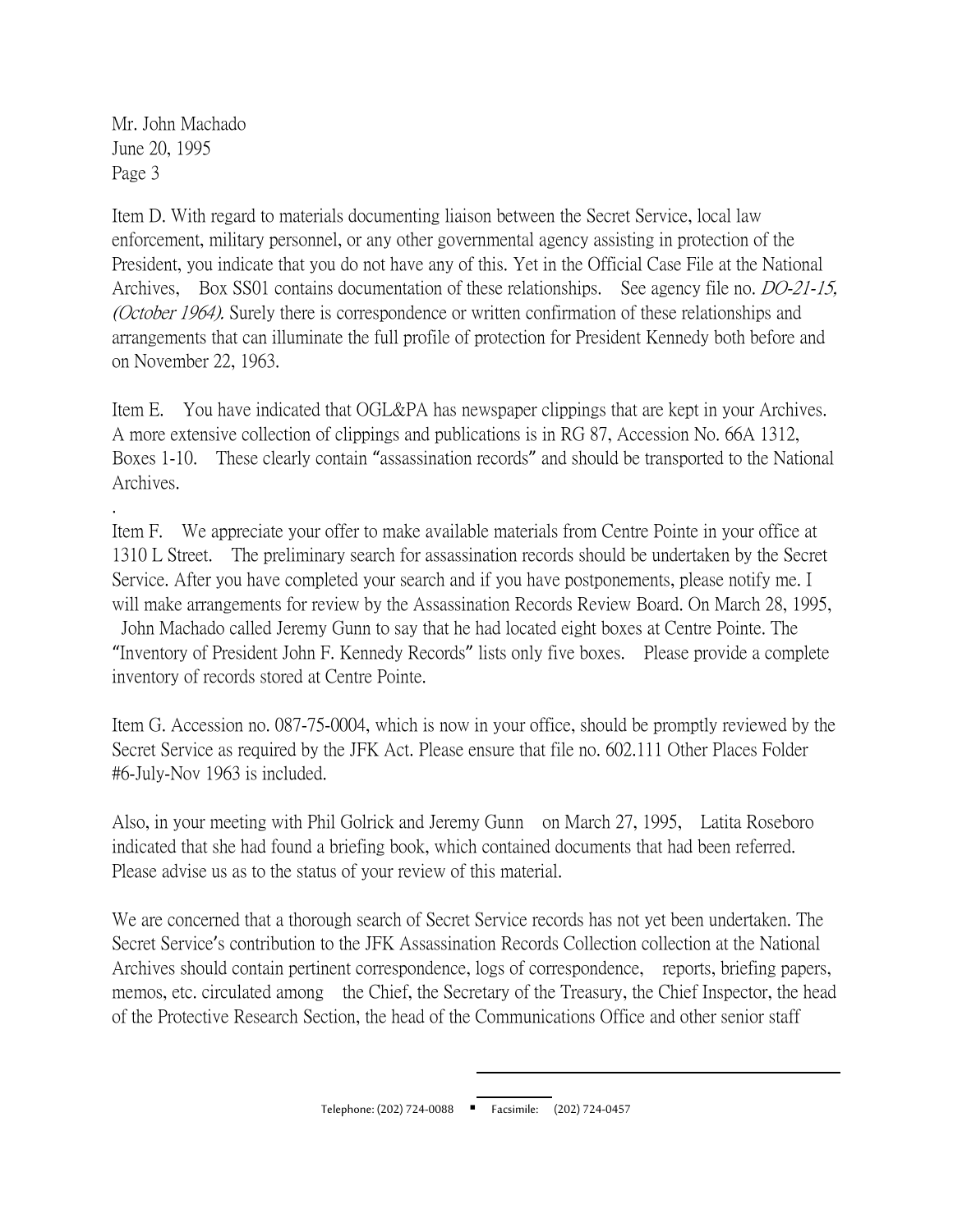Mr. John Machado June 20, 1995 Page 4

members for the period 1961-1965. Similarly, in his book, In History's Shadow: An American Odyssey (page 187), former Secretary of the Treasury Connally reported that at the time he became Secretary, he requested that all assassination records be assembled and taken to him. We have seen no Secret Service documentation reflecting such a request--nor any memoranda recording that request or what action was taken in response to it. We are interested in Secret Servicedocuments relating to the House Select Committee on Assassinations, the Church Committee, and the Pike Committee. Finally, any materials referring to the arrangements for the autopsy, the autopsy itself, communications between Dallas and Washington on November 22, 1963, or the actual handling of the President's body that are not already in your Official Case File at the Archives should be included. These few examples, I trust, will suggest to you our concern that a comprehensive search has not been undertaken.

As you identify items you wish to postpone in these materials, please notify me. When you have completed your search for assassination records, please confirm that fact in writing.

I appreciate your offer to describe the U.S. Secret Service Records Management Program. Dr. Zimmerman, Senior Analyst, will be in touch with you to arrange for a meeting.

Thank you. Please do not hesitate to contact me at (202) 724-0088, ext. 232, if I can be of any assistance.

Sincerely yours,

David G. Marwell Executive Director

cc: Joan Zimmerman T. Jeremy Gunn File no. 4.5.3

e:\identss\June 20, 1995